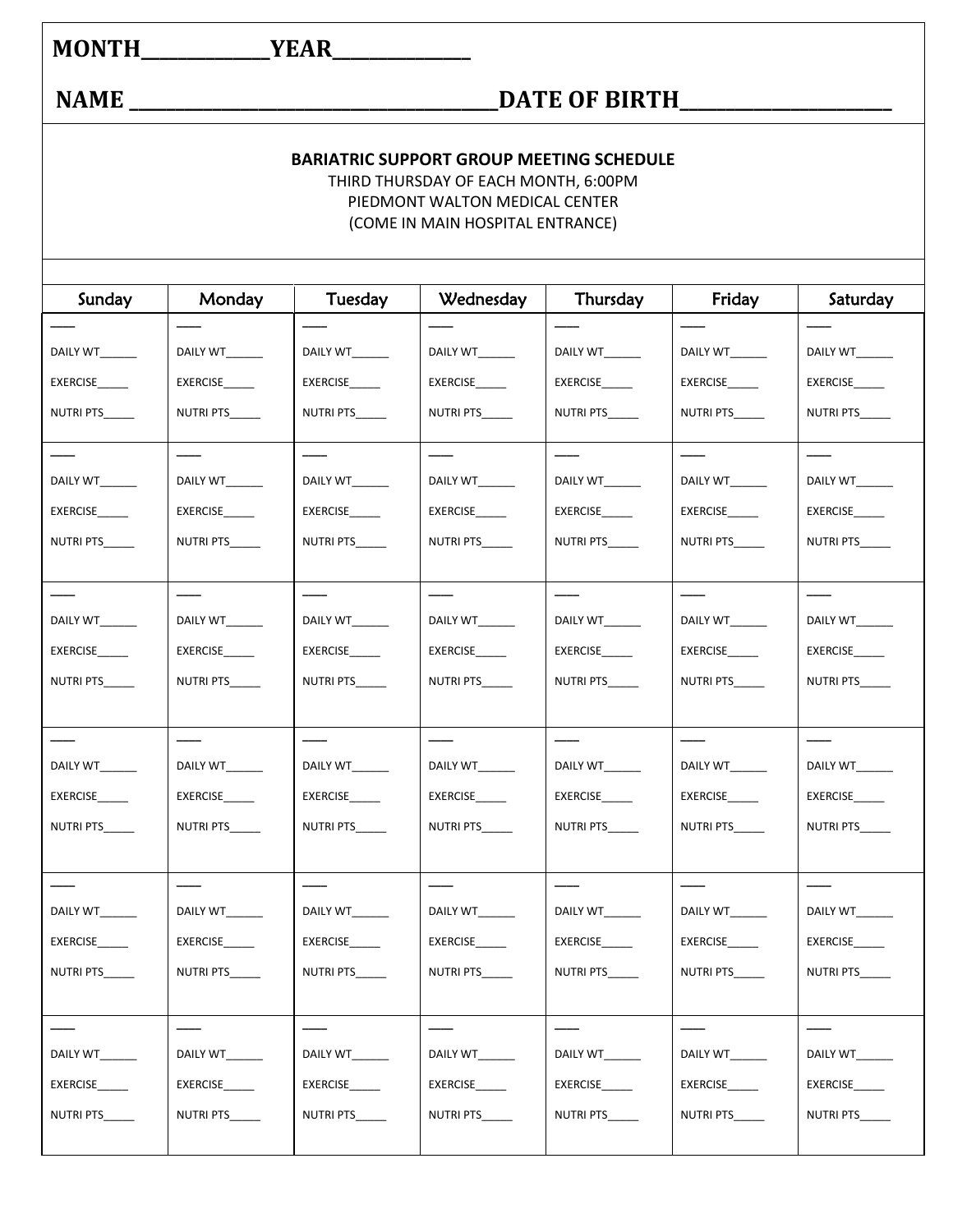

FOOD JOURNAL FOR \_\_\_\_\_\_\_\_\_\_\_\_\_\_\_\_\_\_\_\_\_\_\_\_\_\_\_\_\_\_\_\_\_\_\_\_DATE OF BIRTH\_\_\_\_\_\_\_\_\_\_\_\_\_\_\_\_\_\_\_\_\_\_\_\_\_\_

| Month, Day, Year    |                     |                     |                     |
|---------------------|---------------------|---------------------|---------------------|
| <b>BREAKFAST</b>    | <b>LUNCH</b>        | <b>DINNER</b>       | SNACK#1             |
| Time:               | Time:               | Time:               | Time:               |
| Location:           | Location:           | Location:           | Location:           |
| I'm with:           | I'm with:           | I'm with:           | I'm with:           |
|                     |                     |                     | l ate:              |
| l ate:              | I ate:              | I ate:              |                     |
|                     |                     |                     | I drank:            |
|                     |                     |                     | I'm feeling:        |
|                     |                     |                     |                     |
| I drank:            | I drank:            | I drank:            | I'm thinking about: |
|                     |                     |                     |                     |
|                     |                     |                     | SNACK#2             |
|                     |                     |                     | Time:               |
| I'm feeling:        | I'm feeling:        | I'm feeling:        | Location:           |
|                     |                     |                     | I'm with:           |
|                     |                     |                     | l ate:              |
|                     |                     |                     |                     |
| I'm thinking about: | I'm thinking about: | I'm thinking about: | I drank:            |
|                     |                     |                     | I'm feeling:        |
|                     |                     |                     |                     |
|                     |                     |                     | I'm thinking about: |
|                     |                     |                     |                     |

| Month, Day, Year    |                     |                     |                     |
|---------------------|---------------------|---------------------|---------------------|
| <b>BREAKFAST</b>    | <b>LUNCH</b>        | <b>DINNER</b>       | SNACK#1             |
| Time:               | Time:               | Time:               | Time:               |
| Location:           | Location:           | Location:           | Location:           |
| I'm with:           | I'm with:           | I'm with:           | I'm with:           |
|                     |                     |                     | l ate:              |
| I ate:              | I ate:              | I ate:              |                     |
|                     |                     |                     | I drank:            |
|                     |                     |                     | I'm feeling:        |
|                     |                     |                     |                     |
| I drank:            | I drank:            | I drank:            | I'm thinking about: |
|                     |                     |                     |                     |
|                     |                     |                     | SNACK#2             |
|                     |                     |                     | Time:               |
| I'm feeling:        | I'm feeling:        | I'm feeling:        | Location:           |
|                     |                     |                     | I'm with:           |
|                     |                     |                     | I ate:              |
|                     |                     |                     |                     |
| I'm thinking about: | I'm thinking about: | I'm thinking about: | I drank:            |
|                     |                     |                     | I'm feeling:        |
|                     |                     |                     |                     |
|                     |                     |                     | I'm thinking about: |
|                     |                     |                     |                     |